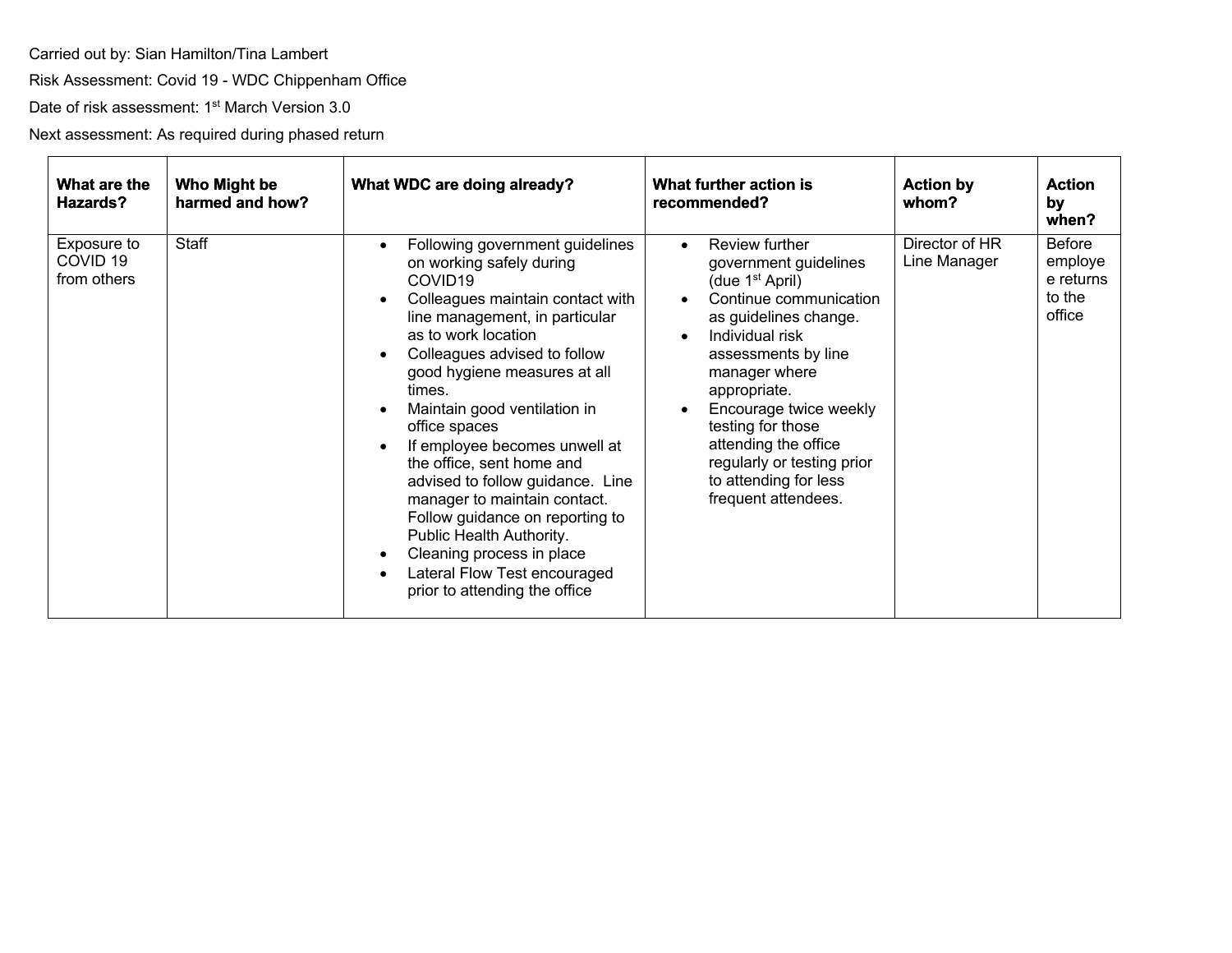| Transmission                         | Staff | <b>Cleaning</b>                                                                                                                                                                                                                                                                                                                                                                                                                                                                                                                                                                                                                                                                                                                                                                                                                                    |                                                                                                                                                                                                                                                                                                                                                             | Office Manager | Ongoing |
|--------------------------------------|-------|----------------------------------------------------------------------------------------------------------------------------------------------------------------------------------------------------------------------------------------------------------------------------------------------------------------------------------------------------------------------------------------------------------------------------------------------------------------------------------------------------------------------------------------------------------------------------------------------------------------------------------------------------------------------------------------------------------------------------------------------------------------------------------------------------------------------------------------------------|-------------------------------------------------------------------------------------------------------------------------------------------------------------------------------------------------------------------------------------------------------------------------------------------------------------------------------------------------------------|----------------|---------|
| and spread of<br>COVID <sub>19</sub> |       | Hand washing facilities with soap<br>$\bullet$<br>and water are available<br>Alcohol hand sanitiser station at<br>entrance and on each floor of the<br>building.<br>Cleaning products available for<br>desk cleaning prior and after<br>use.<br>Clear desk policy enforced.<br>Antibacterial wipes, or where not<br>available antibacterial spray,<br>procured for colleagues to use<br>on contact points - handrails,<br>handles, telephones, printer etc.<br>Cleaning jobs amended to<br>include wiping surfaces (rather<br>than dusting) and daily bin<br>emptying<br>Signage to remind colleagues of<br>the requirement for frequent<br>handwashing, avoiding touching<br>their face, use and disposal of<br>tissues etc.<br>Showers can be used subject to<br>$\bullet$<br>being fully cleaned by user after<br>use<br>Air driers can be used | Sanitising stations in<br>place. Four automatic<br>hands-free sanitiser<br>dispensers in place in<br>rear entrance, front<br>entrance, hallway by<br>stairwell, kitchen.<br>Cleaning kit including<br>PPE for cleaning areas<br>where employee<br>becomes unwell at work<br>Ensure cleaning regime<br>followed by staff<br>returning to Brookfield<br>House |                |         |
|                                      |       | <b>Movement</b>                                                                                                                                                                                                                                                                                                                                                                                                                                                                                                                                                                                                                                                                                                                                                                                                                                    |                                                                                                                                                                                                                                                                                                                                                             |                |         |
|                                      |       | Encourage colleagues to remain<br>in their work area, unless in pre<br>booked meeting area<br>Face masks are not a<br>requirement but may be worn<br>Break-out area restricted to 4<br>people at any one time<br>Encourage caution on arrival and<br>departure to avoid too many<br>people trying to enter or exit the<br>building at one time. Stagger<br>start and finish times.                                                                                                                                                                                                                                                                                                                                                                                                                                                                 |                                                                                                                                                                                                                                                                                                                                                             |                |         |
|                                      |       | <b>Coffee and Water Machines</b><br>To be wiped with antibacterial<br>$\bullet$<br>wipes after each use.                                                                                                                                                                                                                                                                                                                                                                                                                                                                                                                                                                                                                                                                                                                                           |                                                                                                                                                                                                                                                                                                                                                             |                |         |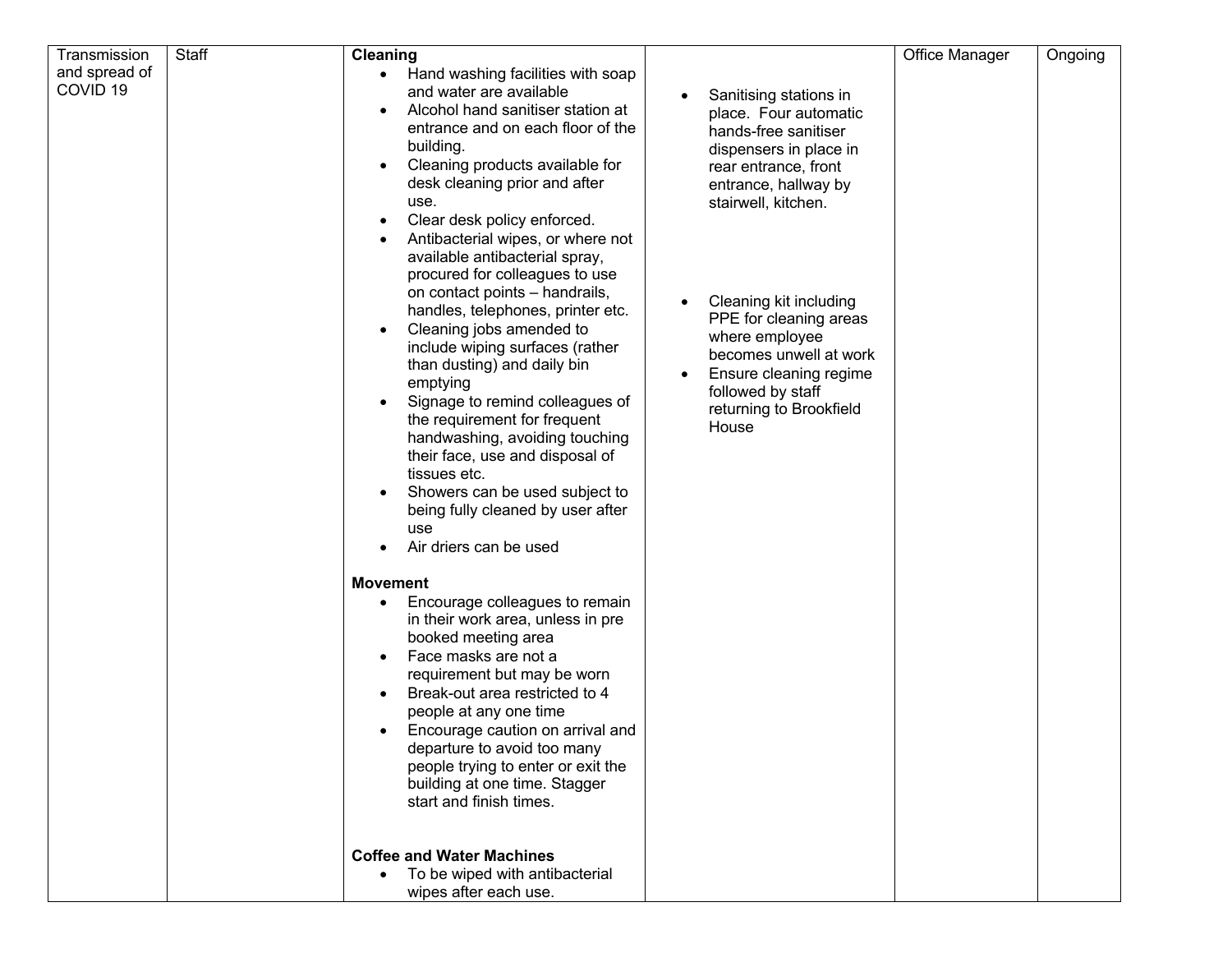| Crockery and cutlery to be<br>$\bullet$<br>cleaned and stored after each<br>use.<br><b>Communal Areas</b><br>Kitchen to be ventilated when in<br>$\bullet$<br>use and avoid overcrowding<br>Crockery to be cleaned and<br>$\bullet$<br>stored after use<br>Surfaces / items touched,<br>$\bullet$<br>included door plates, to be wiped                                                                                                                                                                                                                                                                                                                                                                                                                                                                                                    | Encourage use of own<br>crockery                                                                                                                                                                                                                                           |  |
|-------------------------------------------------------------------------------------------------------------------------------------------------------------------------------------------------------------------------------------------------------------------------------------------------------------------------------------------------------------------------------------------------------------------------------------------------------------------------------------------------------------------------------------------------------------------------------------------------------------------------------------------------------------------------------------------------------------------------------------------------------------------------------------------------------------------------------------------|----------------------------------------------------------------------------------------------------------------------------------------------------------------------------------------------------------------------------------------------------------------------------|--|
| <b>Meetings</b><br>Use remote working tools rather<br>$\bullet$<br>than person to person meetings.<br>Essential meetings may be held,<br>$\bullet$<br>consider the maximum<br>attendance based on room size<br>and ventilation<br>Breakout area can be used by<br>up to 4 people. Please clean<br>afterwards.<br>Do not share pens, notepads<br>$\bullet$<br>etc. during meetings.<br>Use antibacterial wipes to clean<br>$\bullet$<br>everything after meeting.<br>Face masks are not a<br>$\bullet$<br>requirement but may be worn.<br>Occupancy<br>Visitors or contractors permitted<br>with prior permission from Office<br>Manager and on completion of<br>COVID questionnaire<br>No volunteers permitted<br>Workstations<br>Employees assigned to<br>$\bullet$<br>individual workstation<br>Clear desk policy rigorously<br>applied | Establish who has<br>responsibility for visitor<br>safety with regard to<br>COVID19<br>Review volunteers in<br>May 22<br>Individual risk<br>assessment by line<br>manager.<br>Coloured lanyards for<br>those wishing to maintain<br>extra measures on social<br>distancing |  |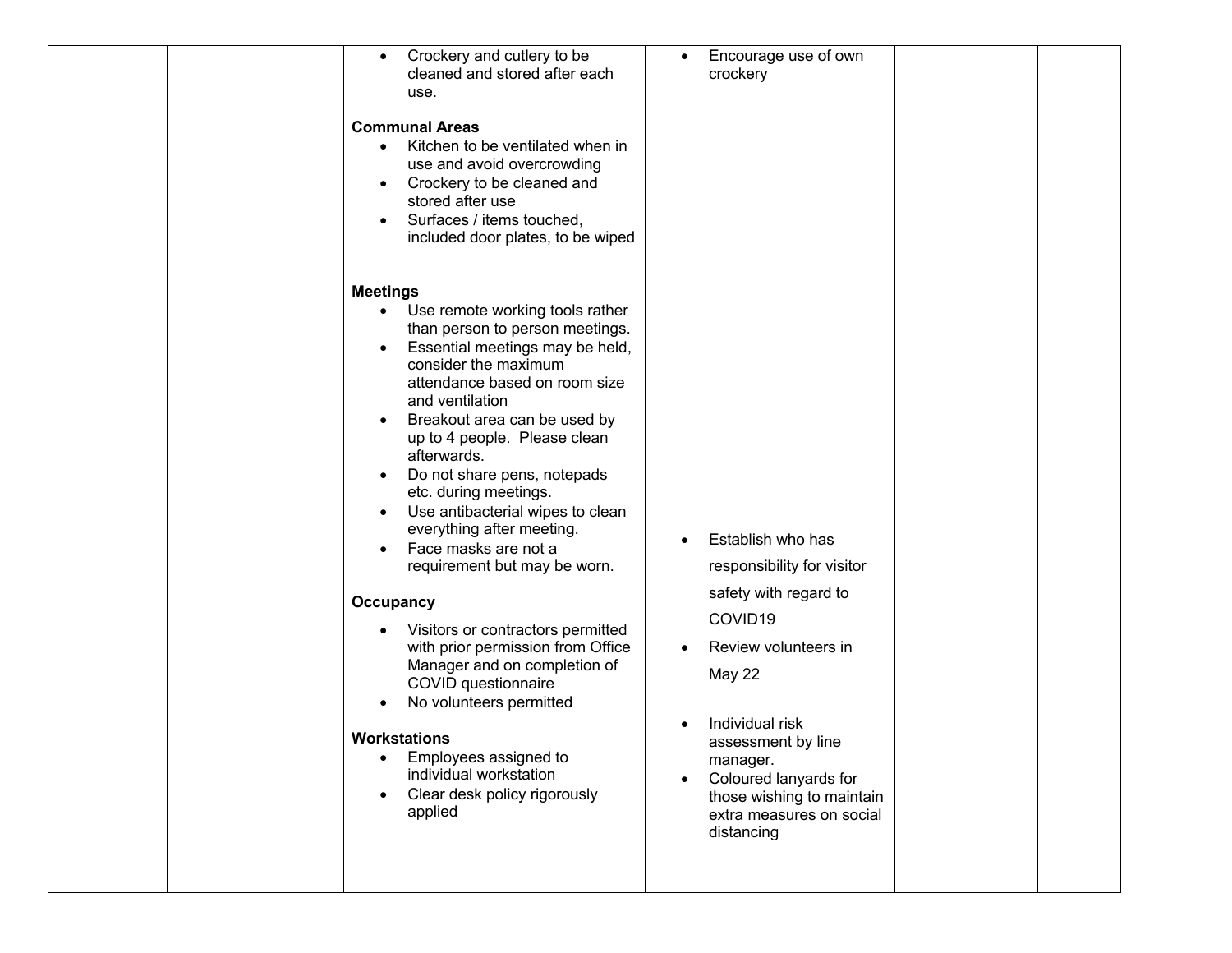|  | <b>PPE</b><br>Where a risk assessment<br>$\bullet$<br>identifies wearing of PPE, as a<br>requirement of the job - this will<br>be provided.<br><b>Post</b>                                                                                                                                                                                                                                                                                                                                                                             |  |  |
|--|----------------------------------------------------------------------------------------------------------------------------------------------------------------------------------------------------------------------------------------------------------------------------------------------------------------------------------------------------------------------------------------------------------------------------------------------------------------------------------------------------------------------------------------|--|--|
|  | <b>Incoming post - Supporter Relations</b><br>(SR) staff will ensure that;<br>Adequate PPE (disposable<br>$\bullet$<br>gloves) are used whilst handling<br>incoming post.<br>or<br>Ensure hands are washed &<br>sanitised after handling and<br>prevent touching face during this<br>process.<br>Post will continue to be delivered<br>to staff desks at social<br>distance/or placed in relevant in<br>trays.<br>No non work deliveries will be<br>accepted.<br><b>Outgoing post</b><br>All areas used (franking machine<br>$\bullet$ |  |  |
|  | etc.) must be cleaned using<br>antibacterial sprays/wipes after<br>use (& at the end of each day)                                                                                                                                                                                                                                                                                                                                                                                                                                      |  |  |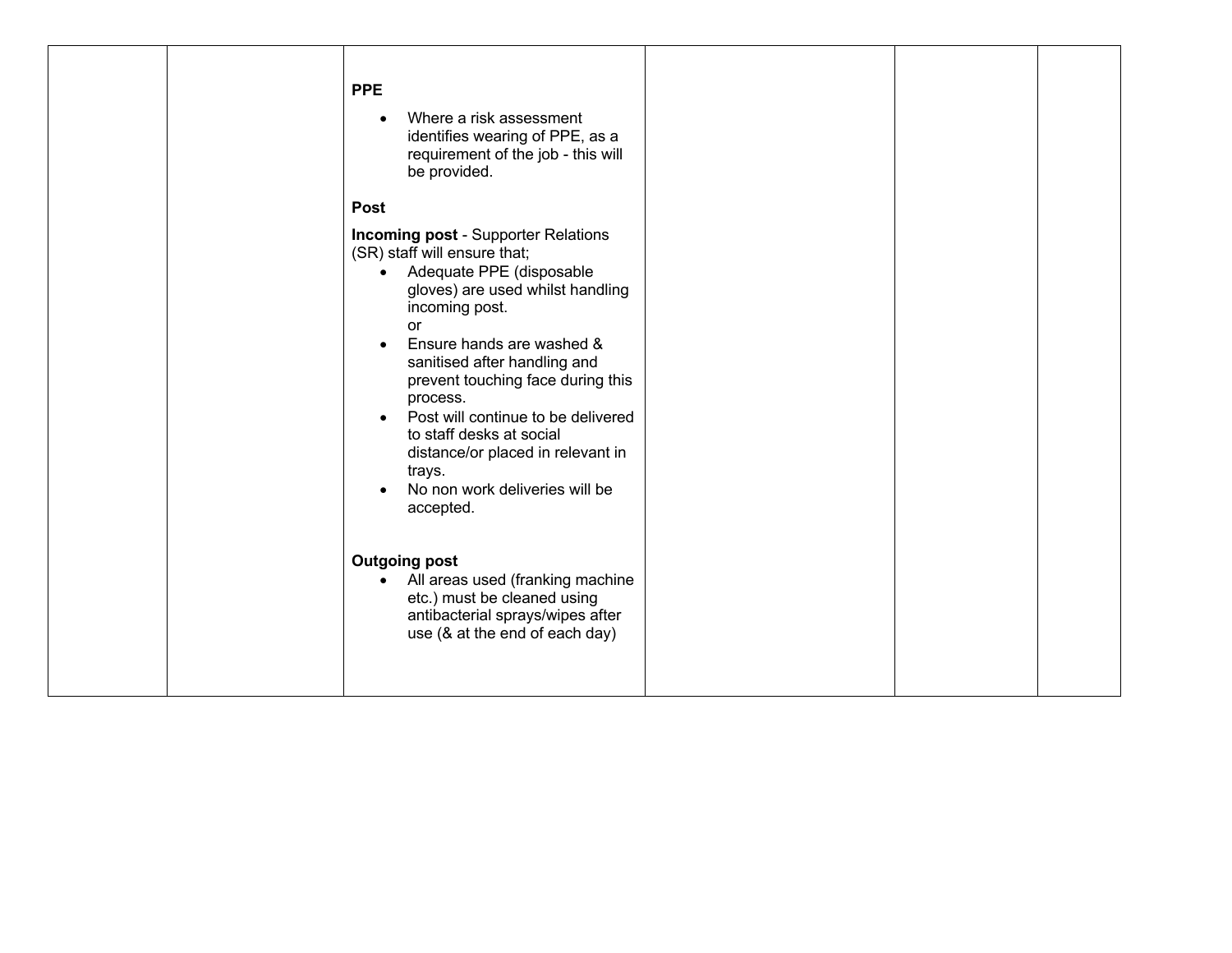| First Aid provision | Staff                                                               | As occupancy increases, ensure<br>$\bullet$<br>first aiders available<br>Advice for first aiders updated to<br>$\bullet$<br>ensure COVID-safe                                                                                                                                                                                                                                                                                                                                                                                                                                                                                                                         |                                                                                                            |                                                        |         |
|---------------------|---------------------------------------------------------------------|-----------------------------------------------------------------------------------------------------------------------------------------------------------------------------------------------------------------------------------------------------------------------------------------------------------------------------------------------------------------------------------------------------------------------------------------------------------------------------------------------------------------------------------------------------------------------------------------------------------------------------------------------------------------------|------------------------------------------------------------------------------------------------------------|--------------------------------------------------------|---------|
| Wellbeing.          | Staff - impact on<br>mental health to<br>changing working<br>lives. | Resources and guidance, with<br>$\bullet$<br>signposts to further help have<br>been provided.<br>Encourage employees to continue<br>to use holiday and take breaks<br>Monitor working hours<br>Mental Health Champions trained<br>in Mental Health First Aid                                                                                                                                                                                                                                                                                                                                                                                                          |                                                                                                            | Director of HR<br>Director of<br>Comms<br>Line Manager | Ongoing |
| Homeworking         | Staff - safety, use of<br>computers, wellbeing                      | Homeworking guidance<br>$\bullet$<br>Lone working policy<br>$\bullet$<br><b>Hybrid Working Policy</b><br><b>Managing Remote Teams</b><br>guidance<br>Encourage the use of video<br>conferencing<br>DSE guidance<br>H&S training provided May 2021<br>Continue to consider how to<br>ensure we are compliant with our<br>GDPR policies and processes<br>whilst working from home                                                                                                                                                                                                                                                                                       |                                                                                                            |                                                        |         |
| Travel              | Staff                                                               | Travel for work purposes is<br>$\bullet$<br>permitted when approved (on a<br>case-by-case basis), further to the<br>provision of a full risk assessment<br>including the risk of using public<br>transport / accommodation (if<br>necessary).<br>Any travel undertaken must be in<br>٠<br>line with the current government<br>guidance in the country of origin<br>and the country being visited.<br>Any additional costs which may<br>$\bullet$<br>be incurred such as polymerase<br>chain reaction (PCR) tests or<br>quarantine must be included in<br>the proposal for travel.<br>Insurance must be checked to<br>$\bullet$<br>ensure suitable cover is available. | Review in line with<br>government guidance<br>Travel cannot be<br>undertaken if insurance<br>not available | <b>SMT</b>                                             | Ongoing |